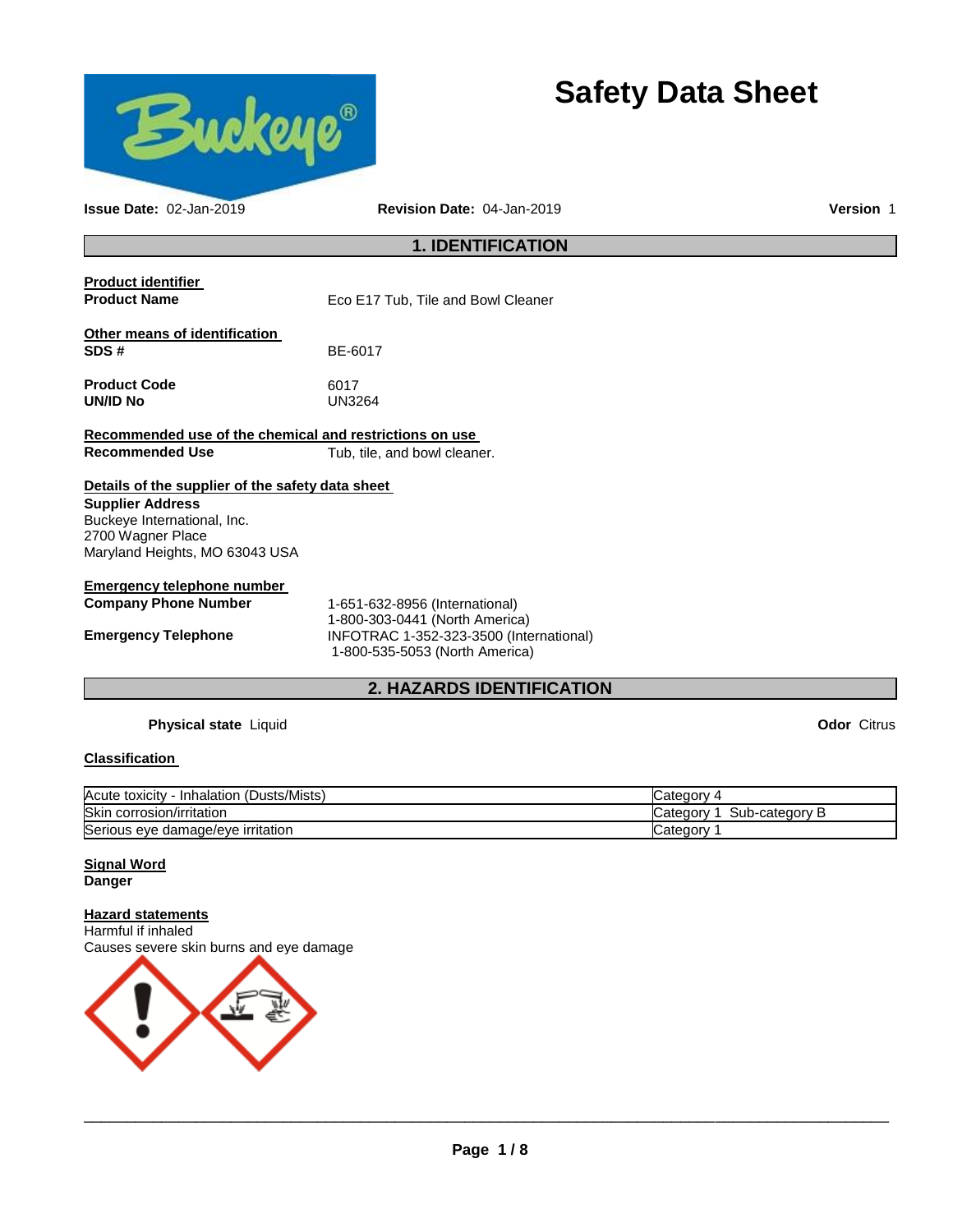#### \_\_\_\_\_\_\_\_\_\_\_\_\_\_\_\_\_\_\_\_\_\_\_\_\_\_\_\_\_\_\_\_\_\_\_\_\_\_\_\_\_\_\_\_\_\_\_\_\_\_\_\_\_\_\_\_\_\_\_\_\_\_\_\_\_\_\_\_\_\_\_\_\_\_\_\_\_\_\_\_\_\_\_\_\_\_\_\_\_\_\_\_\_ **Precautionary Statements - Prevention**

Use only outdoors or in a well-ventilated area Do not breathe dusts or mists Wash face, hands and any exposed skin thoroughly after handling Wear protective gloves/protective clothing/eye protection/face protection

#### **Precautionary Statements - Response**

Immediately call a POISON CENTER or doctor IF IN EYES: Rinse cautiously with water for several minutes. Remove contact lenses, if present and easy to do. Continue rinsing Immediately call a POISON CENTER or doctor IF ON SKIN (or hair): Take off immediately all contaminated clothing. Rinse skin with water/ shower Wash contaminated clothing before reuse IF INHALED: Remove person to fresh air and keep comfortable for breathing Immediately call a POISON CENTER or doctor IF SWALLOWED: Rinse mouth. Do NOT induce vomiting

#### **Precautionary Statements - Storage**

Store locked up

#### **Precautionary Statements - Disposal**

Dispose of contents/container to an approved waste disposal plant

#### **Other hazards**

Toxic to aquatic life with long lasting effects

#### **3. COMPOSITION/INFORMATION ON INGREDIENTS**

| Հhemio<br>name<br>янкаг                 | <b>ିAS N</b> c | Weiaht-% |
|-----------------------------------------|----------------|----------|
| <b>Dhr</b><br>Acia<br>.<br>noric.<br>טו | 7664-38-∠      | 20-30    |

\*\*If Chemical Name/CAS No is "proprietary" and/or Weight-% is listed as a range, the specific chemical identity and/or percentage of composition has been withheld as a trade secret.\*\*

### **4. FIRST AID MEASURES**

#### **Description of first aid measures**

| <b>General Advice</b> | Immediately call a poison center or doctor/physician.                                                                                                                         |
|-----------------------|-------------------------------------------------------------------------------------------------------------------------------------------------------------------------------|
| <b>Eve Contact</b>    | Rinse cautiously with water for several minutes. Remove contact lenses, if present and<br>easy to do. Continue rinsing. Immediately call a poison center or doctor/physician. |
| <b>Skin Contact</b>   | Remove/Take off immediately all contaminated clothing. Rinse skin with water/shower.<br>Wash contaminated clothing before reuse.                                              |
| Inhalation            | Remove person to fresh air and keep comfortable for breathing. Immediately call a poison<br>center or doctor/physician.                                                       |
| Ingestion             | Rinse mouth. Do NOT induce vomiting.                                                                                                                                          |

#### **Most important symptoms and effects, both acute and delayed**

| Symptoms | May be harmful if swallowed. Harmful if inhaled. Causes severe skin burns and eye |
|----------|-----------------------------------------------------------------------------------|
|          | damage.                                                                           |

### **Indication of any immediate medical attention and special treatment needed**

**Notes to Physician**  Treat symptomatically.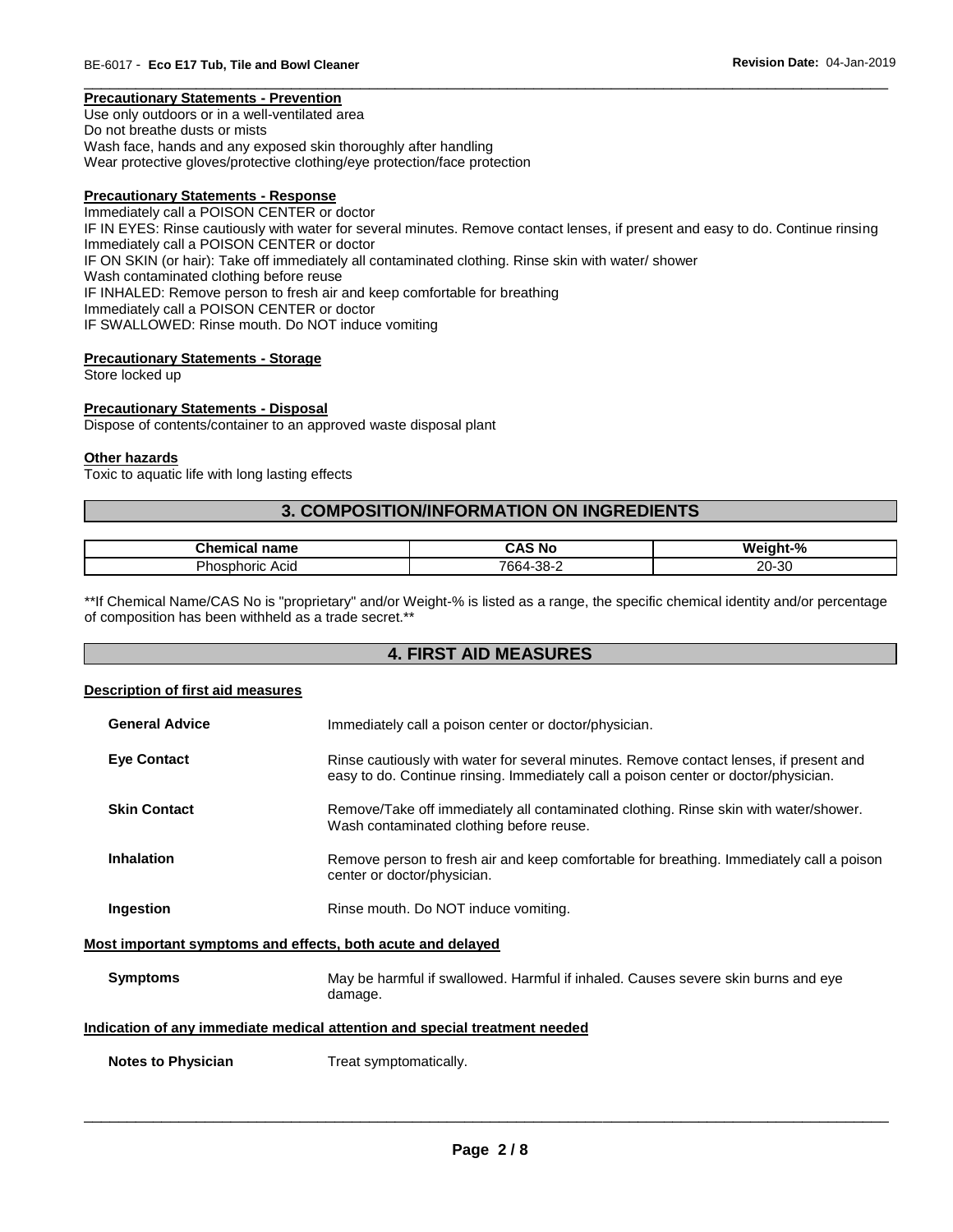### \_\_\_\_\_\_\_\_\_\_\_\_\_\_\_\_\_\_\_\_\_\_\_\_\_\_\_\_\_\_\_\_\_\_\_\_\_\_\_\_\_\_\_\_\_\_\_\_\_\_\_\_\_\_\_\_\_\_\_\_\_\_\_\_\_\_\_\_\_\_\_\_\_\_\_\_\_\_\_\_\_\_\_\_\_\_\_\_\_\_\_\_\_ **5. FIRE-FIGHTING MEASURES**

#### **Suitable Extinguishing Media**

Use extinguishing measures that are appropriate to local circumstances and the surrounding environment.

**Unsuitable Extinguishing Media** Not determined.

#### **Specific Hazards Arising from the Chemical**

Not determined.

#### **Protective equipment and precautions for firefighters**

As in any fire, wear self-contained breathing apparatus pressure-demand, MSHA/NIOSH (approved or equivalent) and full protective gear.

### **6. ACCIDENTAL RELEASE MEASURES**

#### **Personal precautions, protective equipment and emergency procedures**

| <b>Personal Precautions</b>                                  | Use personal protective equipment as required.                                                                                                                                                                            |  |  |
|--------------------------------------------------------------|---------------------------------------------------------------------------------------------------------------------------------------------------------------------------------------------------------------------------|--|--|
| <b>Environmental precautions</b>                             |                                                                                                                                                                                                                           |  |  |
| <b>Environmental precautions</b>                             | See Section 12 for additional Ecological Information.                                                                                                                                                                     |  |  |
| Methods and material for containment and cleaning up         |                                                                                                                                                                                                                           |  |  |
| <b>Methods for Containment</b>                               | Prevent further leakage or spillage if safe to do so.                                                                                                                                                                     |  |  |
| <b>Methods for Clean-Up</b>                                  | Keep in suitable, closed containers for disposal.                                                                                                                                                                         |  |  |
| <b>7. HANDLING AND STORAGE</b>                               |                                                                                                                                                                                                                           |  |  |
| <b>Precautions for safe handling</b>                         |                                                                                                                                                                                                                           |  |  |
| <b>Advice on Safe Handling</b>                               | Use only outdoors or in a well-ventilated area. Do not breathe dusts or mists. Wash face,<br>hands and any exposed skin thoroughly after handling. Wear protective gloves/protective<br>clothing and eye/face protection. |  |  |
| Conditions for safe storage, including any incompatibilities |                                                                                                                                                                                                                           |  |  |
| <b>Storage Conditions</b>                                    | Store locked up.                                                                                                                                                                                                          |  |  |
| <b>Incompatible Materials</b>                                | None known based on information supplied.                                                                                                                                                                                 |  |  |
|                                                              | <b>8. EXPOSURE CONTROLS/PERSONAL PROTECTION</b>                                                                                                                                                                           |  |  |

#### **Exposure Guidelines**

| Chemical name   | <b>ACGIH TLV</b>          | <b>OSHA PEL</b>                    | <b>NIOSH IDLH</b>         |
|-----------------|---------------------------|------------------------------------|---------------------------|
| Phosphoric Acid | STEL: 3 ma/m <sup>3</sup> | TWA: 1 mg/m <sup>3</sup>           | IDLH: 1000 mg/m $3$       |
| 7664-38-2       | TWA: 1 mg/m <sup>3</sup>  | (vacated) TWA: 1 mg/m <sup>3</sup> | TWA: 1 mg/m <sup>3</sup>  |
|                 |                           | (vacated) STEL: $3 \text{ ma/m}^3$ | STEL: 3 ma/m <sup>3</sup> |

#### **Appropriate engineering controls**

**Engineering Controls Apply technical measures to comply with the occupational exposure limits.**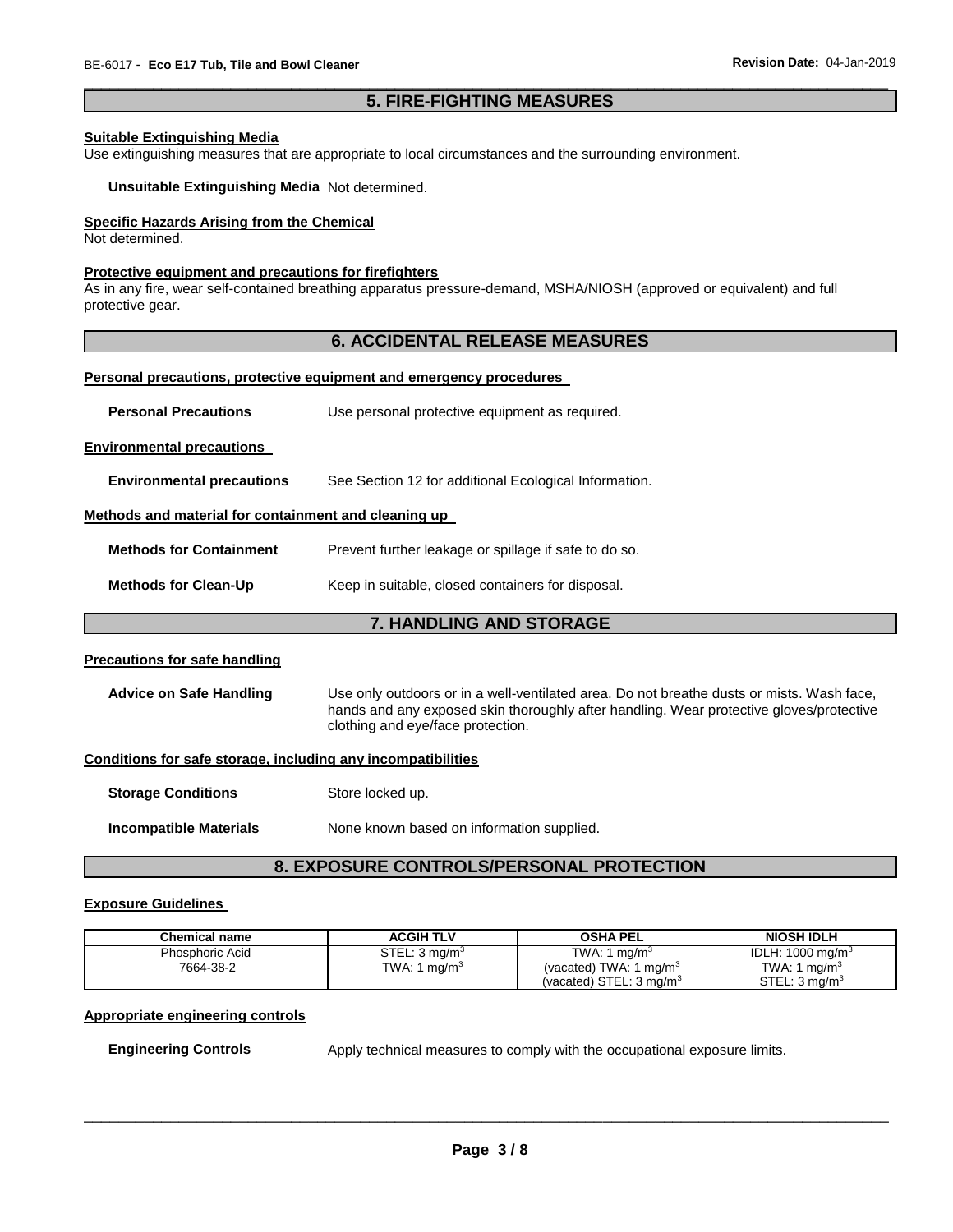#### **Individual protection measures, such as personal protective equipment**

| <b>Eye/Face Protection</b>      | Refer to 29 CFR 1910.133 for eye and face protection regulations.  |
|---------------------------------|--------------------------------------------------------------------|
| <b>Skin and Body Protection</b> | Refer to 29 CFR 1910.138 for appropriate skin and body protection. |
| <b>Respiratory Protection</b>   | Refer to 29 CFR 1910.134 for respiratory protection requirements.  |

**General Hygiene Considerations** Handle in accordance with good industrial hygiene and safety practice.

### **9. PHYSICAL AND CHEMICAL PROPERTIES**

\_\_\_\_\_\_\_\_\_\_\_\_\_\_\_\_\_\_\_\_\_\_\_\_\_\_\_\_\_\_\_\_\_\_\_\_\_\_\_\_\_\_\_\_\_\_\_\_\_\_\_\_\_\_\_\_\_\_\_\_\_\_\_\_\_\_\_\_\_\_\_\_\_\_\_\_\_\_\_\_\_\_\_\_\_\_\_\_\_\_\_\_\_

#### **Information on basic physical and chemical properties**

| <b>Physical state</b>                             | Liauid                         |                       |                |
|---------------------------------------------------|--------------------------------|-----------------------|----------------|
| Appearance                                        | Not determined                 | Odor                  | Citrus         |
| <b>Color</b>                                      | Opaque                         | <b>Odor Threshold</b> | Not determined |
|                                                   |                                |                       |                |
| <b>Property</b>                                   | <b>Values</b>                  | Remarks • Method      |                |
| pH                                                | $<$ 2.0 (Conc.) $<$ 2.0 (1:16) |                       |                |
| Melting point / freezing point                    | Not determined                 |                       |                |
| Boiling point / boiling range                     | Not determined                 |                       |                |
| <b>Flash point</b>                                | Not determined                 |                       |                |
| <b>Evaporation Rate</b>                           | Not determined                 |                       |                |
| <b>Flammability (Solid, Gas)</b>                  | Liquid-Not applicable          |                       |                |
| <b>Flammability Limit in Air</b>                  |                                |                       |                |
| Upper flammability or explosive                   | Not determined                 |                       |                |
| limits                                            |                                |                       |                |
| Lower flammability or explosive                   | Not determined                 |                       |                |
| limits                                            |                                |                       |                |
| <b>Vapor Pressure</b>                             | Not determined                 |                       |                |
| <b>Vapor Density</b>                              | Not determined                 |                       |                |
| <b>Relative Density</b>                           | Not determined                 |                       |                |
| <b>Water Solubility</b>                           | Not determined                 |                       |                |
| Solubility in other solvents                      | Not determined                 |                       |                |
| <b>Partition Coefficient</b>                      | Not determined                 |                       |                |
| <b>Autoignition temperature</b>                   | Not determined                 |                       |                |
| <b>Decomposition temperature</b>                  | Not determined                 |                       |                |
| <b>Kinematic viscosity</b>                        | Not determined                 |                       |                |
| <b>Dynamic Viscosity</b>                          | Not determined                 |                       |                |
| <b>Explosive Properties</b>                       | Not determined                 |                       |                |
| <b>Oxidizing Properties</b>                       | Not determined                 |                       |                |
|                                                   |                                |                       |                |
| <b>Other information</b><br><b>Liquid Density</b> | 1.169 $gr/ml$                  |                       |                |
|                                                   |                                |                       |                |
|                                                   |                                |                       |                |

### **10. STABILITY AND REACTIVITY**

#### **Reactivity**

Not reactive under normal conditions.

#### **Chemical stability**

Stable under recommended storage conditions.

#### **Possibility of hazardous reactions**

None under normal processing.

#### **Conditions to Avoid**

Keep out of reach of children.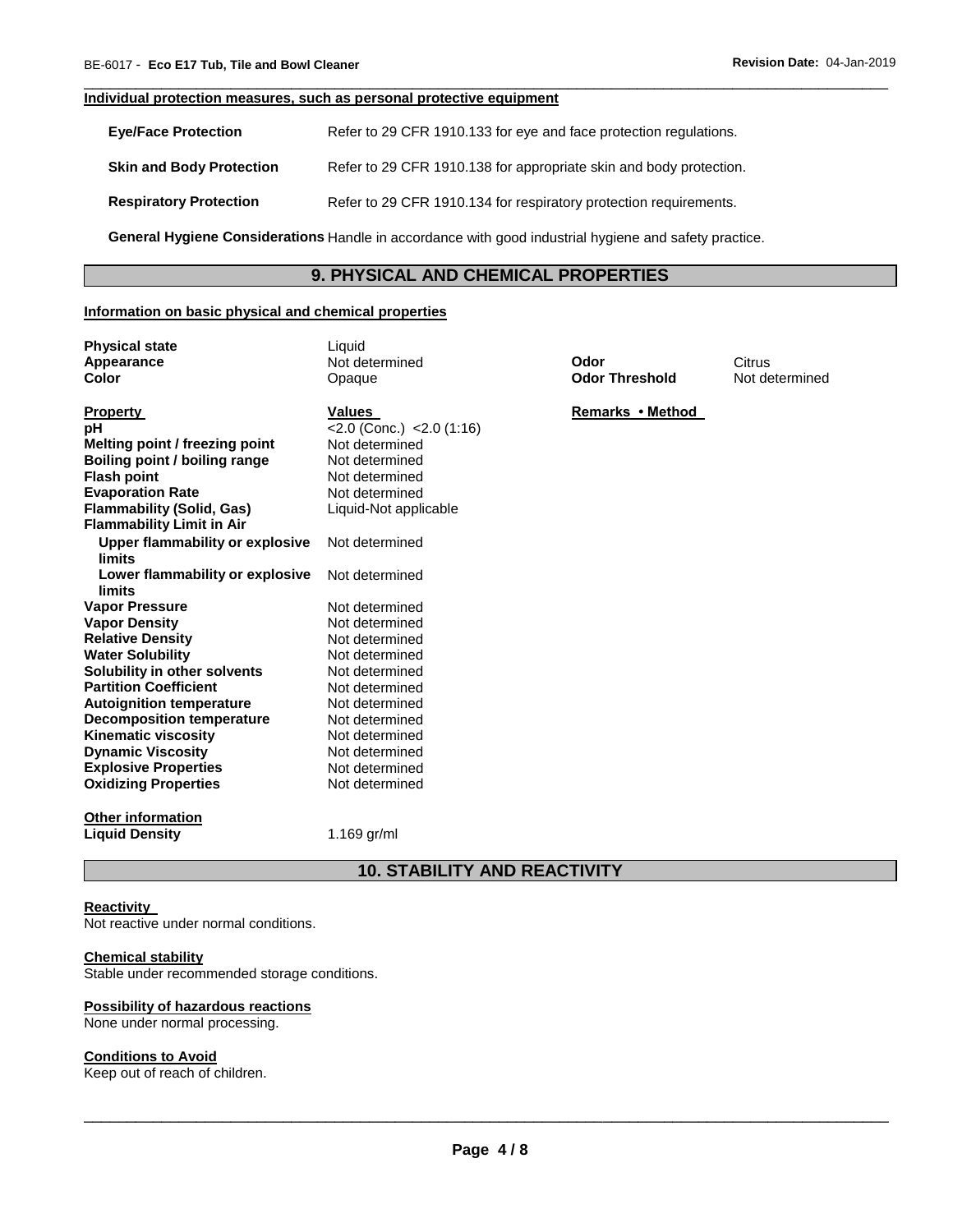#### **Incompatible materials**

None known based on information supplied.

#### **Hazardous decomposition products**

None known based on information supplied.

### **11. TOXICOLOGICAL INFORMATION**

\_\_\_\_\_\_\_\_\_\_\_\_\_\_\_\_\_\_\_\_\_\_\_\_\_\_\_\_\_\_\_\_\_\_\_\_\_\_\_\_\_\_\_\_\_\_\_\_\_\_\_\_\_\_\_\_\_\_\_\_\_\_\_\_\_\_\_\_\_\_\_\_\_\_\_\_\_\_\_\_\_\_\_\_\_\_\_\_\_\_\_\_\_

#### **Information on likely routes of exposure**

#### **Product Information**

| <b>Eve Contact</b>  | Avoid contact with eyes.     |  |
|---------------------|------------------------------|--|
| <b>Skin Contact</b> | Avoid contact with skin.     |  |
| <b>Inhalation</b>   | Harmful if inhaled.          |  |
| Ingestion           | May be harmful if swallowed. |  |

#### **Component Information**

| <b>Chemical name</b>                | Oral LD50            | Dermal LD50             | <b>Inhalation LC50</b>           |
|-------------------------------------|----------------------|-------------------------|----------------------------------|
| Phosphoric Acid                     | $= 1530$ mg/kg (Rat) | $= 2740$ mg/kg (Rabbit) | $> 850 \text{ mg/m}^3$ (Rat) 1 h |
| 7664-38-2                           |                      |                         |                                  |
| Petroleum Distillates, Hydrotreated | $>$ 5000 mg/kg (Rat) | > 2000 mg/kg (Rabbit)   | > 5.2 mg/L (Rat) 4 h             |
| light                               |                      |                         |                                  |
| 64742-47-8                          |                      |                         |                                  |

#### **Symptoms related to the physical, chemical and toxicological characteristics**

| <b>Symptoms</b>                      | Please see section 4 of this SDS for symptoms.                                                                                               |  |
|--------------------------------------|----------------------------------------------------------------------------------------------------------------------------------------------|--|
|                                      | Delayed and immediate effects as well as chronic effects from short and long-term exposure                                                   |  |
| <b>Skin corrosion/irritation</b>     | Causes severe skin burns.                                                                                                                    |  |
| Serious eye damage/eye<br>irritation | Causes severe eye damage.                                                                                                                    |  |
| Carcinogenicity                      | Based on the information provided, this product does not contain any carcinogens or<br>potential carcinogens as listed by OSHA, IARC or NTP. |  |
| Numerical measures of toxicitv       |                                                                                                                                              |  |

### **The following values are calculated based on chapter 3.1 of the GHS document** . **Oral LD50** 4,986.67 mg/kg **Dermal LD50** 8,930.40 mg/kg

**ATEmix (inhalation-dust/mist)** 1.63 mg/L

### **12. ECOLOGICAL INFORMATION**

#### **Ecotoxicity**

Toxic to aquatic life with long lasting effects.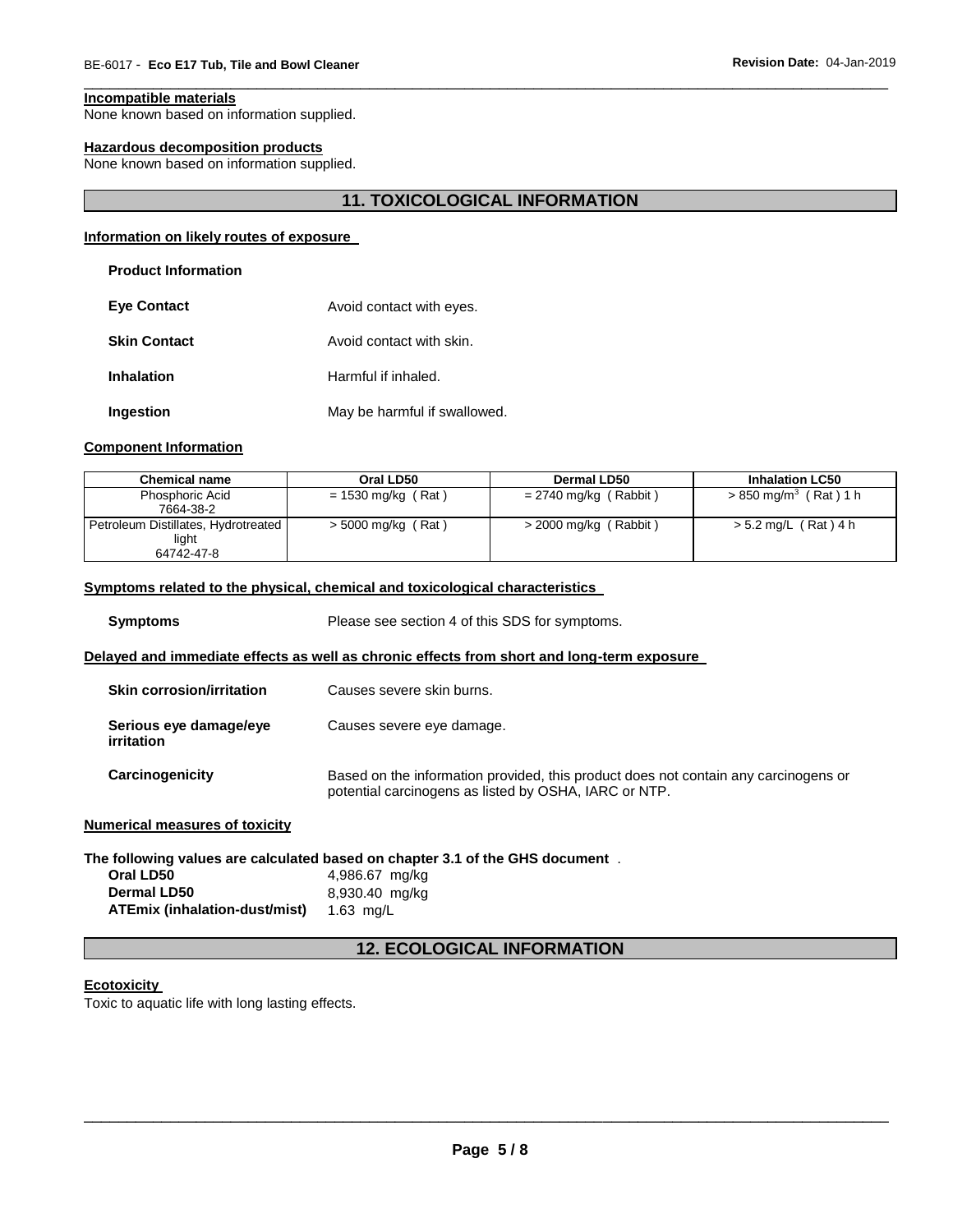#### **Component Information**

| <b>Chemical name</b>                                       | Algae/aguatic plants | Fish                                                                                                                                                          | Crustacea                                          |
|------------------------------------------------------------|----------------------|---------------------------------------------------------------------------------------------------------------------------------------------------------------|----------------------------------------------------|
| Phosphoric Acid<br>7664-38-2                               |                      | 3 - 3.5: 96 h Gambusia affinis mg/L<br>LC50                                                                                                                   | 4.6: 12 h Daphnia magna mg/L<br>EC50               |
| Petroleum Distillates, Hydrotreated<br>light<br>64742-47-8 |                      | 2.4: 96 h Oncorhynchus mykiss<br>mg/L LC50 static 2.2: 96 h Lepomis<br>macrochirus mg/L LC50 static 45:<br>96 h Pimephales promelas mg/L<br>LC50 flow-through | 4720: 96 h Den-dronereides<br>heteropoda mg/L LC50 |

\_\_\_\_\_\_\_\_\_\_\_\_\_\_\_\_\_\_\_\_\_\_\_\_\_\_\_\_\_\_\_\_\_\_\_\_\_\_\_\_\_\_\_\_\_\_\_\_\_\_\_\_\_\_\_\_\_\_\_\_\_\_\_\_\_\_\_\_\_\_\_\_\_\_\_\_\_\_\_\_\_\_\_\_\_\_\_\_\_\_\_\_\_

#### **Persistence/Degradability**

Not determined.

#### **Bioaccumulation**

There is no data for this product.

#### **Mobility**

Not determined

#### **Other Adverse Effects**

Not determined

## **13. DISPOSAL CONSIDERATIONS**

### **Waste Treatment Methods**

| <b>Disposal of Wastes</b>     | Disposal should be in accordance with applicable regional, national and local laws and<br>regulations. |
|-------------------------------|--------------------------------------------------------------------------------------------------------|
| <b>Contaminated Packaging</b> | Disposal should be in accordance with applicable regional, national and local laws and<br>regulations. |

### **California Hazardous Waste Status**

| <b>Chemical name</b> | California Hazardous Waste Status |
|----------------------|-----------------------------------|
| Phosphoric Acid      | Corrosive                         |
| 7664-38-2            |                                   |

## **14. TRANSPORT INFORMATION**

Note **Note Please see current shipping paper for most up to date shipping information, including** exemptions and special circumstances.

| DOT                         |                                                               |
|-----------------------------|---------------------------------------------------------------|
| <b>UN/ID No</b>             | UN3264                                                        |
| <b>Proper Shipping Name</b> | Corrosive liquid, acidic, inorganic, n.o.s. (Phosphoric acid) |
| <b>Hazard class</b>         | 8                                                             |
| <b>Packing Group</b>        | Ш                                                             |
| IATA                        |                                                               |
| UN number                   | UN3264                                                        |
| <b>Proper Shipping Name</b> | Corrosive liquid, acidic, inorganic, n.o.s. (Phosphoric acid) |
| Transport hazard class(es)  | 8                                                             |
| <b>Packing Group</b>        | Ш                                                             |
|                             |                                                               |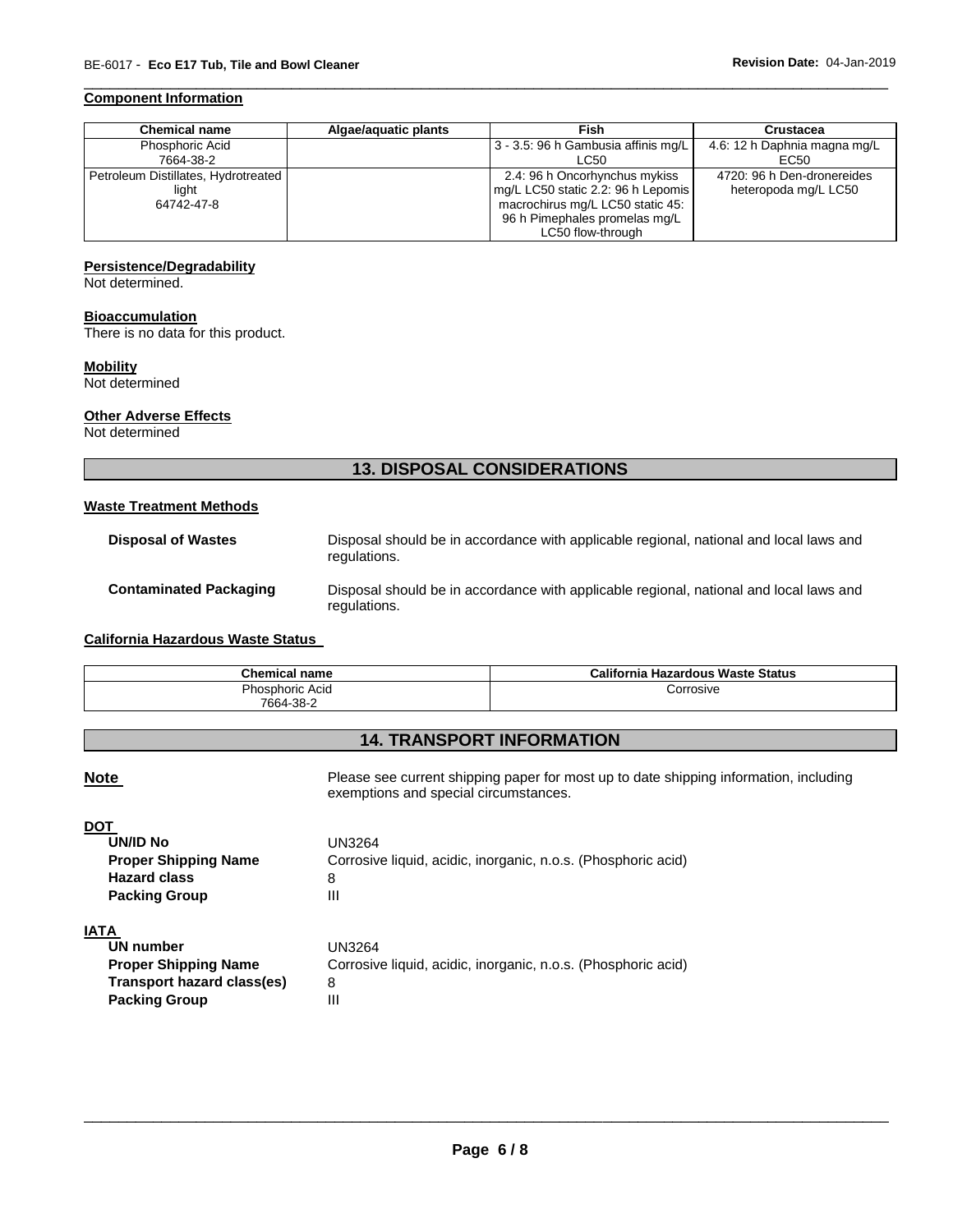#### **IMDG**

| UN number                   | UN3264                                                        |
|-----------------------------|---------------------------------------------------------------|
| <b>Proper Shipping Name</b> | Corrosive liquid, acidic, inorganic, n.o.s. (Phosphoric acid) |
| Transport hazard class(es)  | 8                                                             |
| <b>Packing Group</b>        | Ш                                                             |
| <b>Marine Pollutant</b>     | This material may meet the definition of a marine pollutant   |
|                             |                                                               |

### **15. REGULATORY INFORMATION**

\_\_\_\_\_\_\_\_\_\_\_\_\_\_\_\_\_\_\_\_\_\_\_\_\_\_\_\_\_\_\_\_\_\_\_\_\_\_\_\_\_\_\_\_\_\_\_\_\_\_\_\_\_\_\_\_\_\_\_\_\_\_\_\_\_\_\_\_\_\_\_\_\_\_\_\_\_\_\_\_\_\_\_\_\_\_\_\_\_\_\_\_\_

#### **International Inventories**

| <b>Chemical name</b>                               | TSCA | <b>DSL/NDSL EINECS/E</b><br>LINCS | <b>ENCS</b> | <b>IECSC</b> | <b>KECL</b>  | <b>PICCS</b> | <b>AICS</b> |
|----------------------------------------------------|------|-----------------------------------|-------------|--------------|--------------|--------------|-------------|
| Phosphoric Acid                                    |      |                                   | v           |              |              |              |             |
| Poly(oxy-1,2-ethanediyl), a-<br>undecyl-w-hydroxy- |      |                                   |             |              |              |              |             |
| Alkylpolyglycoside C8-10                           |      |                                   | ៶           |              |              |              |             |
| Alkylpolyglycoside C10-16                          |      |                                   | Χ           |              | $\checkmark$ | 丷            |             |
| Petroleum Distillates,<br>Hydrotreated light       |      |                                   |             |              |              |              |             |

#### **Legend:**

*TSCA - United States Toxic Substances Control Act Section 8(b) Inventory* 

*DSL/NDSL - Canadian Domestic Substances List/Non-Domestic Substances List* 

*EINECS/ELINCS - European Inventory of Existing Chemical Substances/European List of Notified Chemical Substances* 

*ENCS - Japan Existing and New Chemical Substances* 

*IECSC - China Inventory of Existing Chemical Substances* 

*KECL - Korean Existing and Evaluated Chemical Substances* 

*PICCS - Philippines Inventory of Chemicals and Chemical Substances* 

*AICS - Australian Inventory of Chemical Substances* 

#### **US Federal Regulations**

#### **CERCLA**

| Chemical name          | <b>Hazardous Substances RQs</b> | <b>CERCLA/SARA RQ</b> | <b>Reportable Quantity (RQ)</b> |
|------------------------|---------------------------------|-----------------------|---------------------------------|
| <b>Phosphoric Acid</b> | 5000 lb                         |                       | RQ 5000 lb final RQ             |
| 7664-38-2              |                                 |                       | RQ 2270 kg final RQ             |

#### **SARA 313**

Section 313 of Title III of the Superfund Amendments and Reauthorization Act of 1986 (SARA). This product does not contain any chemicals which are subject to the reporting requirements of the Act and Title 40 of the Code of Federal Regulations, Part 372

#### **CWA (Clean Water Act)**

| <b>Chemical name</b> | <b>CWA - Reportable</b><br>Quantities | CWA- | <b>CWA - Hazardous</b><br><b>Substances</b> |
|----------------------|---------------------------------------|------|---------------------------------------------|
| Phosphoric Acid      | 5000 lb                               |      |                                             |

#### **US State Regulations**

#### **California Proposition 65**

This product does not contain any Proposition 65 chemicals.

#### **U.S. State Right-to-Know Regulations**

| Chemical<br>name | <b>New</b><br>. Jersev | Massachusetts | ≅nsylvania<br>״מ⊑<br>. |
|------------------|------------------------|---------------|------------------------|
| Phosphoric Acid  |                        |               | . .                    |
| 7664-38-2        |                        |               |                        |